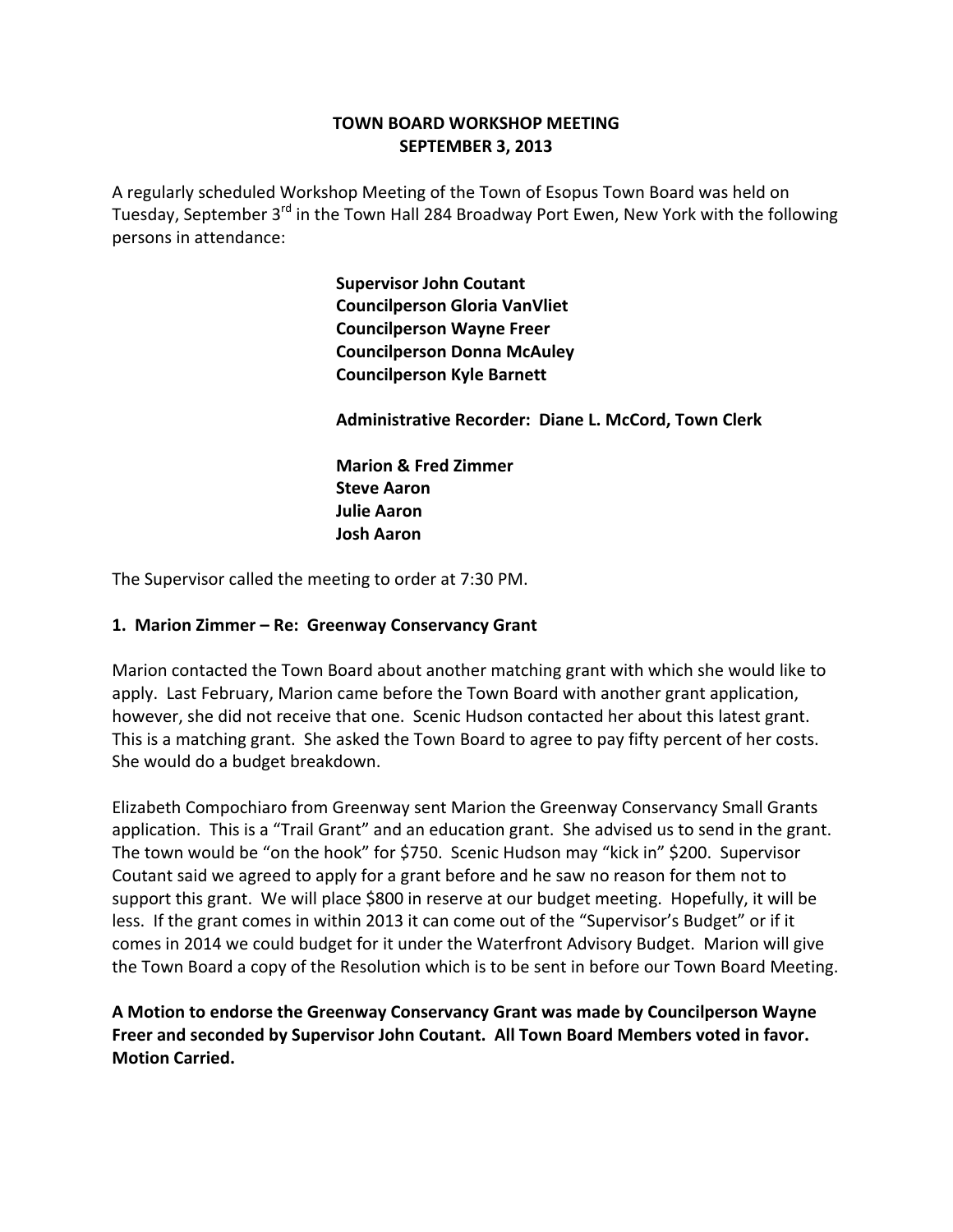#### **‐2‐**

# **TOWN OF ESOPUS MUNICIPAL RESOLUTION FOR 2013 GREENWAY CONSERVANCY SMALL GRANT PROGRAM**

**WHEREAS,** the Town of Esopus is applying to the Hudson River Valley Greenway for a grant under the 2013 Greenway Conservancy Small Grant Program for a project entitled the Greenway Conservancy Grant to be located in the Town of Esopus.

**WHEREAS,** the grant application requires the applicant municipality to obtain the approval/endorsement of the governing body of the municipalities in which the project will be located;

**NOW, THEREFORE, BE IT RESOLVED** the governing board of the Town of Esopus hereby does approve and endorse the application for a grant under the 2013 Greenway Conservancy Small Grant Program, for a project known as Greenway Conservancy Grant and located within this community.

| September 3, 2013                |       |                             |
|----------------------------------|-------|-----------------------------|
| Town of Esopus                   |       | Diane L. McCord, Town Clerk |
|                                  |       |                             |
| <b>Budget Breakdown</b>          |       |                             |
| Equipment                        |       |                             |
| Signage - Lawn signs and holders | 10    | \$200                       |
| <b>Brochures &amp; Holders</b>   | 1,000 | 500                         |
| Patches                          | 500   | 500                         |
| Set up fees print/patches        |       | 200                         |
| <b>Educational Posters (10)</b>  |       | 150                         |
| Total                            |       | \$1,500                     |

#### **2. Steve Aaron Communication – Electric Bill – Sewer Pump Station**

Supervisor Coutant said this afternoon Secretary April Oneto communicated with the Water & Sewer Department and Supt. Don Kiernan is on vacation. Don took his laptop with him. In the laptop were the questions that were outstanding about what is going on about the pump station. Second in command, Eric Balash said there is a ladder lost and in order to get into the pump station it is needed. Steve Aaron said they purchased a pre‐fabricated system which is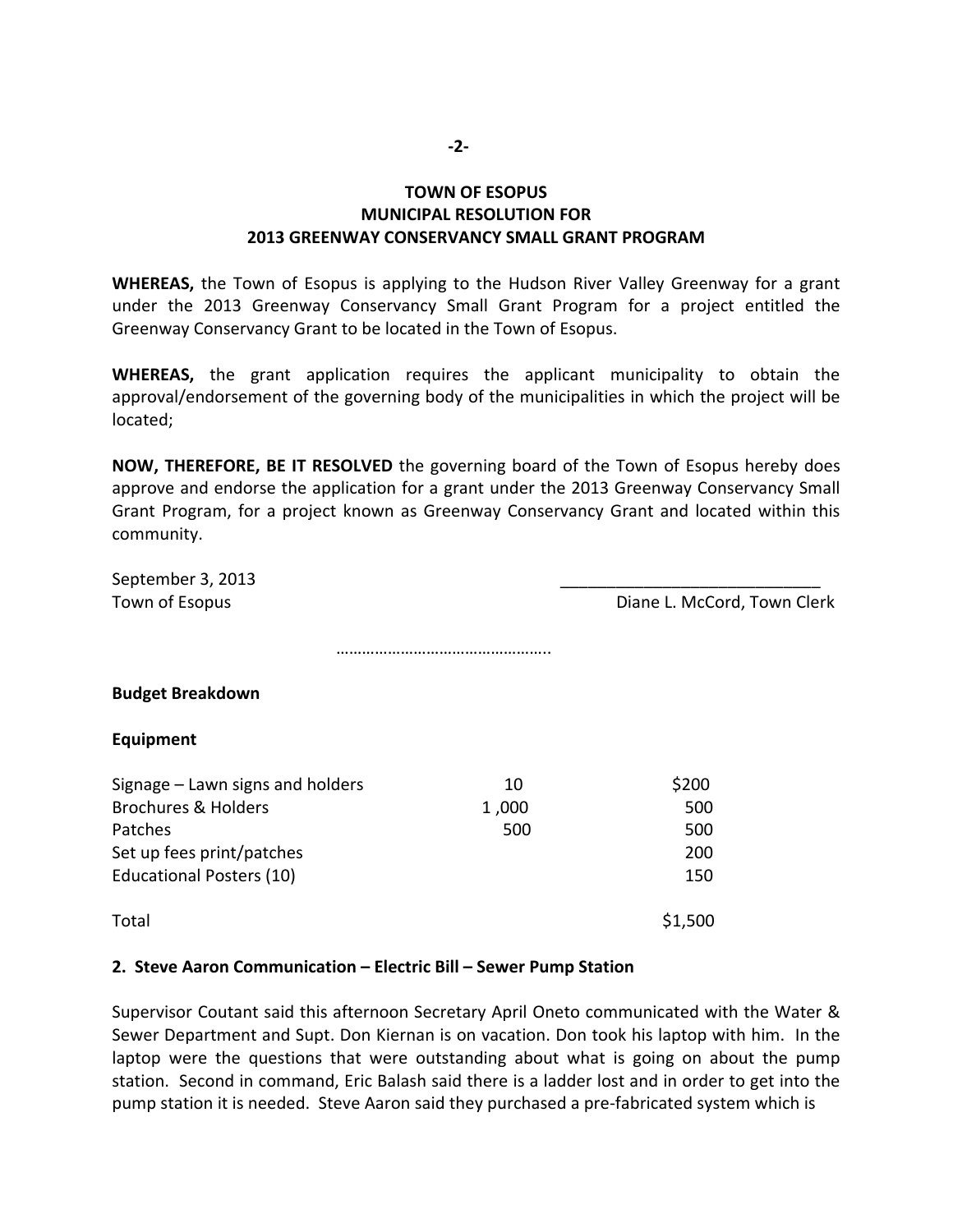consistent with the regulations and it comes up on a rail. The only thing that was missing is high beam system so you can jack the pump up. There are lift chains. Supervisor Coutant said you need to be able to lift up the pump and that was one of the questions. Both pumps have been replaced at their expense, according to Mr. Aaron. We do have the two spare pumps which are consistent with what the Planning Board wanted. He did not know where they currently are but they are sure they can locate them. The pumps have been re‐furbished.

Supervisor Coutant said in the comments that the Town Board read on the front of the information you received, it indicates please contact Central Hudson to avoid any interruption in service. Steve had never planned on paying for the service at the pump station from the time he built the complex right on up to now. How much time does this \$7,300 bill represent? Steve Aaron said from the very beginning since 2008. He has been putting Central Hudson off for years. His guess is there are penalties attached to this bill. He has no way of knowing. We could find this information out for you.

The Supervisor read a report from Peak Engineering and this looks like the parameters of the grease has been put in order with the addition of the chemical once a week with a gallon of its' use. It was tested further on down the sewer line so when they tested it was not just Birchez grease. The second test was specific to Birchez pump station and according to the engineer the grease was within the limits. Supervisor Coutant asked the Town Board if they would consider paying the electric bill since Steve Aaron never budgeted to pay for the electricity to the pump station? Steve Aaron said it was never the intention for us to pay the electric for the pump station if you look at the Planning Board approval. When there was a broken pipe, we fixed it. This was an expense the town would have had to have born. We had this grease issue that has been holding up the show. Judy Aaron asked where was the grease tested? Steve Aaron said that was not an issue. The test was done at VanLoans'. What sensitized everyone is the City of Kingston said we were sending grease over to the City of Kingston. That sensitized everyone that there was an issue with grease without necessarily stating it was us.

The issue with the pipe break over there. Supervisor Coutant said there was a grease problem and it created too much pressure in the pipe and because of the 45 degree bend in the pipe and that is where it came apart. The pipe was dug up and the bend corrected. Steve Aaron said all of this has been corrected. We tried to address the issue by instructing the residents they cannot dump grease down their drains. We retained Peak Engineering to do testing and correct the problem. We now use the chemical the town uses. At this point, the Central Hudson situation reared itself this morning. Steve Aaron then called the Supervisor. You would have been paying this anyway. The only thing holding it up officially is the grease issue and the generator. The right of ways….from a practical standpoint, I am not going to stop a town employee from coming on there to deal with the pump station.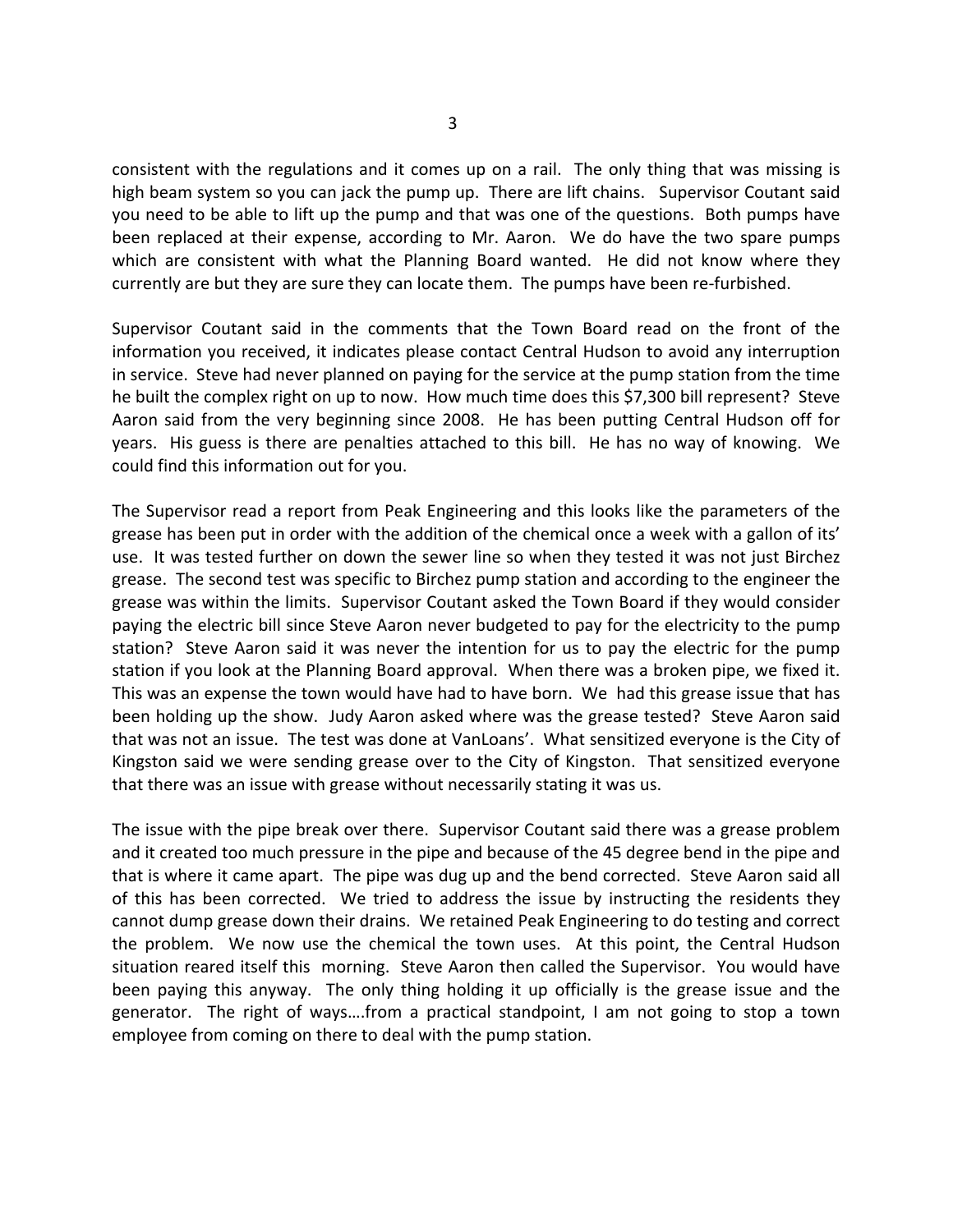Steve Aaron continued…we have the easements and they are in with Terry Karl and we want to do the road at the same time. Two years ago it was not a big deal to plow the road but last year it was a painful process. We don't want to close the road. We continue to absorb the expenses just because there was a snafu with the turning over of the road and I am not crying about it but with Central Hudson I have no budget for this.

Councilperson Kyle Barnett said he does not see why we have a problem paying this bill, legally under the circumstances, especially since we were all in agreement that this was an obligation from the beginning. Steve Aaron said we can contact our attorney and ask him to release the easement for the sewer. Councilperson Barnett had no problem legally with the town paying the bill but we should not pay penalties and interest. Supervisor Coutant will get with Central Hudson to get a final figure without penalties and interest. The other problem, according to Councilperson Barnett is Don Kiernan has not made a report on this issue in a while. I am curious as to what Don Kiernan's explanation is compared to what he is saying as opposed to the report from Peak Engineering.

On June 11<sup>th</sup> Councilperson Barnett did not recall this being reported.

According to Councilperson Gloria VanVliet, her husband who is on the Port Ewen Water and Sewer Board had a conversation about this today. The water and Sewer Board do not feel the obligations have been met. Councilperson Freer believes every time we get something different from Don. Councilperson Barnett agrees and with Steve Aaron providing us with this engineering report it gives us information we did not have before. Why is Don reporting something to us that is diametrically opposed to this professional engineer? Councilperson VanVliet said her husband told her a month ago Don Kiernan opened up the pump station and said it was filled with grease. She is stuck in the middle. In the meantime, we will solve the Central Hudson issue said Councilperson Barnett. The Supervisor agreed we need to find out what the bottom line is with Central Hudson and the Town Board has made the decision to take care of this bill. Cease and desist with the threat of turning off the pump station for it would be a health hazard and that is the problem. I am in charge of public safety. It is part of a municipal system that gives us more right to intercede and tell Central Hudson to back off.

Steve Aaron said the Planning Board voted to take the pump station over and we are in a "twilight zone situation" we are minutes away from us officially turning it over and we just need Don to stop saying things like the grease is now carrying over to Doris Street. How does he know this is our grease? Supervisor Coutant said we will tell Central Hudson we have made an agreement to assist with this bill. We need you to back off until our next meeting. What is different is every time they have come after Steve Aaron to pay this bill…they have called the Supervisor. One time, Steve said they sent a bill to everyone in the building. The Supervisor will contact Mark Multeer 452‐2700 extension 5755 or his cell number is 914‐456‐1450. Steve Aaron said he would be around tomorrow if the Supervisor needs to contact him. The Town Board Members were thanked for attending the ribbon cutting at Birchez.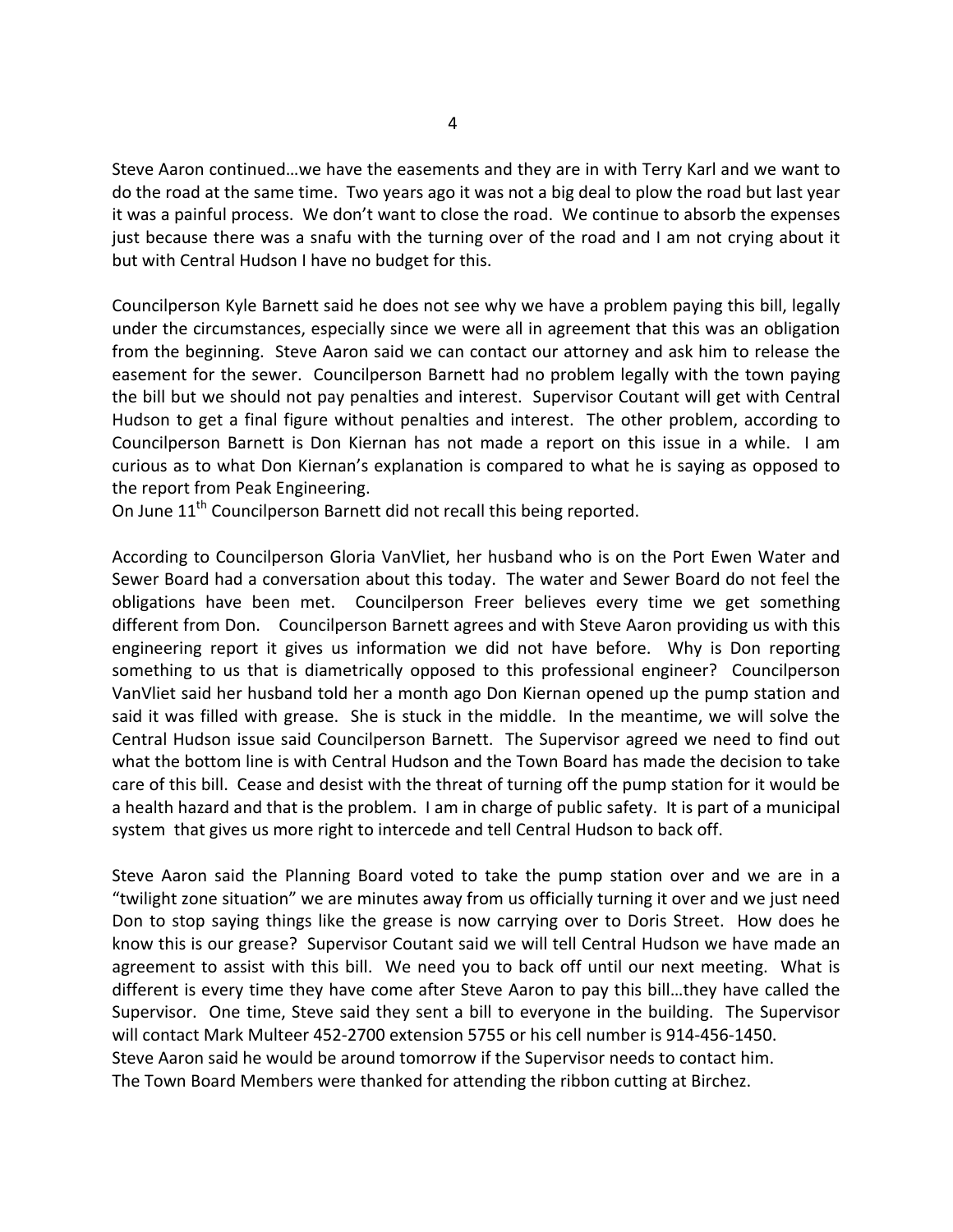#### **Stop Work Order Discussion………**

Supervisor Coutant said this resident over across from Birchez went into the MS4 Drainage Program which was approved by the Planning Board and the drainage was tied into the river and she took that thing apart and took rocks and placed them against the wall. The town gave her a Stop Work Order. She contacted the Supervisor and her attorney. Her attorney is Mac Courtney who used to be a Councilman on this Town Board. The Supervisor told Courtney the MS4 Drainage regulations had changed since he was on the Board. Courtney said he would look to see what the problem is. Supervisor Coutant said the problem was the water had no way to get under her driveway and into the river. Courtney has never called back. Steve Aaron has tried to contact Courtney also. In the mean time, the resident has indicated Steve Aaron's property is twelve feet on her property. The Supervisor checked with Steve Aaron and his survey is guaranteed by the Title Insurance Company. Councilperson VanVliet asked can't we issue an appearance ticket? Supervisor Coutant said there has not been anything done since the issuance of the Stop Work Order. Councilperson Freer said they did what they should not have done, the Stop Work was issued and there should have been a summons issued for the work they did previous to the Stop Work Order. This happened in July and the Building Inspector just came back from vacation so he has not had a chance to review this. Councilperson Barnett does not believe the Attorney Courtney will contact us. Tim will have to issue a violation of the Stop Work Order with the Justice Court. Councilperson Gloria VanVliet asked if there were four of us here tonight that want Tim Keefe to go further? Yes, Tim will have to finish this, agreed Councilperson Barnett. Steve Aaron called Attorney Courtney the first time and had a pleasant conversation and he said all we want them to do is fix it. Courtney said he has advised his client not to get into a legal battle with you. It is time, according to Councilperson Barnett, for Tim Keefe to issue an appearance ticket and he would contact Tim if the Supervisor had a problem with it. The Supervisor did not have a problem talking with Tim. Councilperson Barnett said this ticket will not solve the problem of bringing the resident into compliance. Under MS4 the town is responsible for restoring the drainage. Steve Aaron as the property owner is the one to get cited by DEC but the town is the enforcement of the MS4.

• Additional Discussion about this topic later in the meeting:

Councilperson Donna McAuley wants to make sure Steve Aaron has fixed the pumps. The last time we spoke with Don Kiernan, he did not know where the pumps were located. On another subject Councilperson Wayne Freer said the foreman Eric Balash does not attend the Port Ewen Water and Sewer Board Meetings. He had been told to attend. There is a difference between what the Port Ewen Water & Sewer Meeting Minutes on June  $11<sup>th</sup>$  regarding Birchez and what Steve Aaron is saying and what is in the engineering report from Peak Engineering. Another topic was do we change the name on the Central Hudson billing from Steve Aaron's name to the town's name and it was decided to keep it as it is until the pump station is turned over to us.

 **5**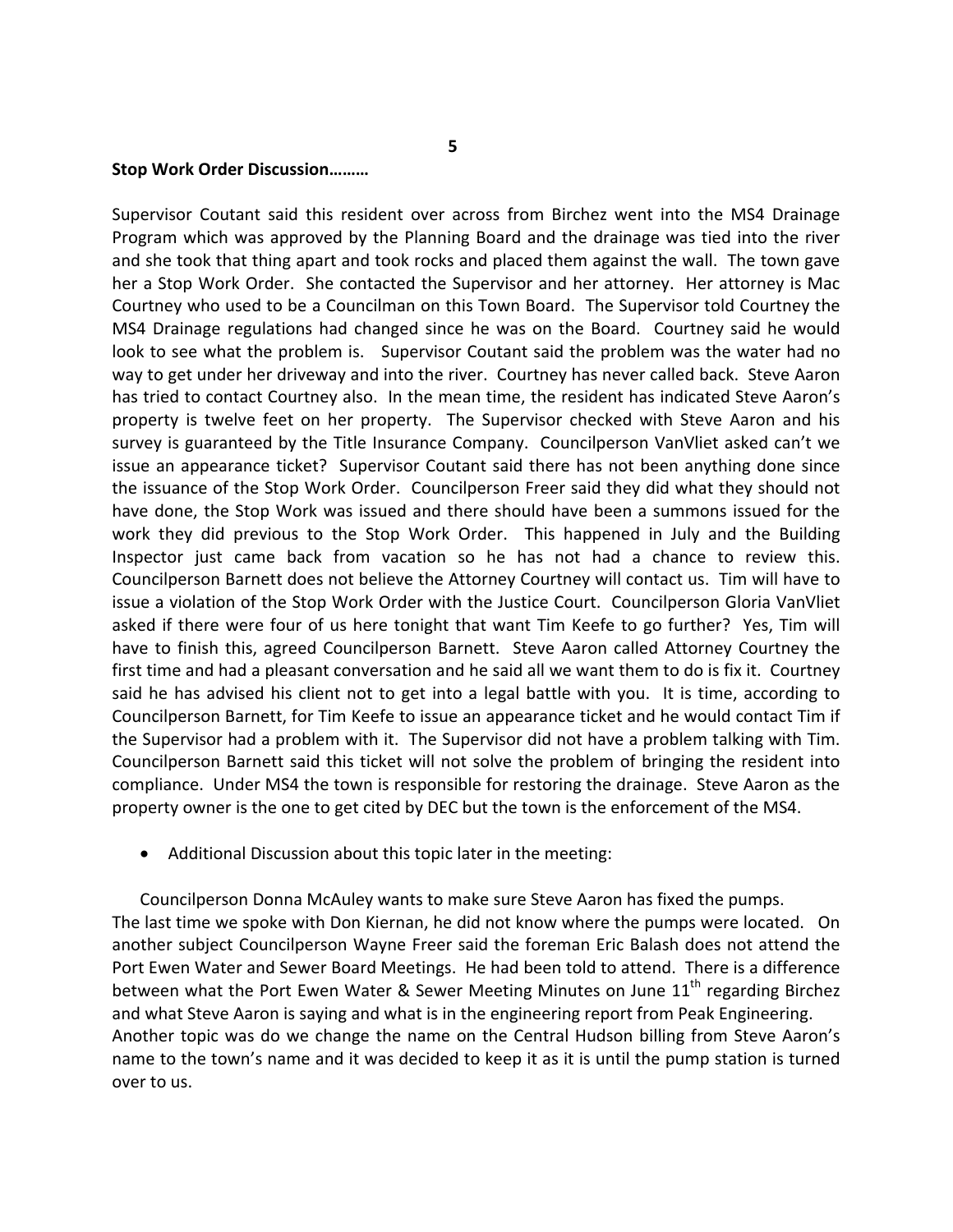# **3. Tax Certiorari – Riverview – Attorney Selection**

The only attorney Councilperson Kyle Barnett feels comfortable with is David Murphy at \$250 per hour. It could be a long case. It is expensive but it will add up. We can give him the go ahead or the Councilperson could find another attorney. There is no pressing time issue at the moment. Whatever is the Town Board's pleasure. Murphy is certainly a competent attorney and Councilperson Barnett will call him and we can send the case out on Friday.

#### **4. Recreation Department – Help**

The Supervisor explained how we ran into a problem with Kyle Lewis going back to school and Ryan going back to school and cutting back his hours more than what was expected. Dan Vedder cannot handle all that is going on even with the help of Alternate Sentencing people. Mike Miller works part time and Dan requested a few hours a day from Mike. Councilperson Gloria VanVliet said if more hours are given that will make him full time and that is not acceptable. Supervisor Coutant commented we have a part time Building Inspector, part time Town Clerk, part time Maintenance Worker. Is it the intention of this Town Board not to have any more full time employees? Is that where we are going? Councilperson VanVliet answered no…she is not in favor of having a part time Building Inspector now but that was the choice of the whole board. The Town Clerk will be full time next year. Councilperson Wayne Freer commented we kept on a part time Building Inspector so we could continue the continuity of the office. Supervisor Coutant mentioned our last Maintenance person was full time and his hours were cut. Councilperson VanVliet said that was done because our budget was in bad shape and we had to keep cutting.

NYMIR will come in on Thursday with a check for us. He would like to put money toward more help. Councilperson Freer went back to the Recreation Dept. saying we never had more than one full time person. The Supervisor said that is right but we had the equivalent of two part time people to equal one. Councilperson Gloria VanVliet said if you put more help on our health insurance will increase. Maybe next year we could look at hiring a full time person.

Councilperson Donna McAuley suggested waiting until the 2014 budget is passed before we make a decision. On another topic, Councilperson Wayne Freer spoke about having a backup bookkeeper. He cannot do the training for Harris until we have someone. We could train several people.

Councilperson Kyle Barnett suggested looking at the resume's we have on file to find a part time employee for the Recreation Dept. Applications were reviewed.

#### **5. Citizens Concerns**

Supervisor Coutant spoke on the topic of Sex Offenders in our Town. Someone has placed pictures of the offenders on telephone poles and someone hung up their pictures in the post office. It is against the law to place anything on the telephone poles. They also cannot place these pictures in the post office. The real question is where can these pictures be placed? They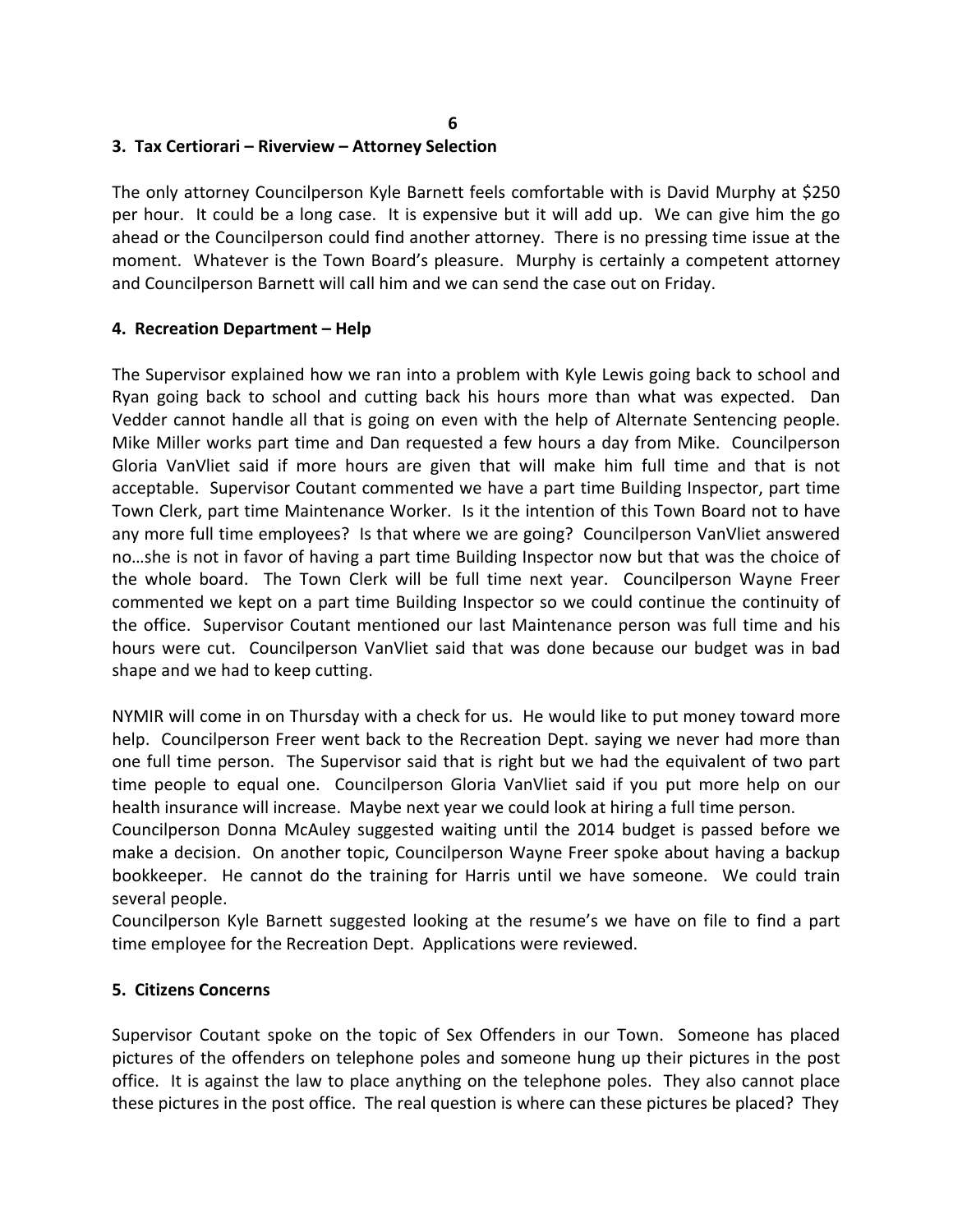can go on the Town Clerk bulletin board. The Esopus Seniors will have a representative from the Ulster County Sheriff's Office speak on the subject. How far do you want me to go with this? Councilperson Kyle Barnett asked what authority do you have? The Supervisor said you can petition those offenders to be moved. The boundary of the Capri attaches to the Wooden Wheels Roller Rink. Should we write a letter asking them to be moved? Who is responsible for placing them there? If you write a letter where do you send it? Councilperson Donna McAuley will attend the Senior Citizen Meeting.

Councilperson Wayne Freer

# **6. Sojourner Truth – Saturday, September 21, 2013 – l:30 PM**

The dedication of the sculpture of Sojourner Truth will take place on Saturday, Sept. 21<sup>st</sup> at l:30 PM. We need a platform eighteen inches high for the dignitaries.

# **7 a. Tugboat Trail Festival – Saturday, October 19th at Noon**

Our Tugboat Trail Festival where our tugboats will be auctioned will take place on Saturday, October 19<sup>th</sup> at the Town Hall from Noon until 2 PM.

### **7b. Channel 23**

Brenda Parks, the Time Warner Representative dealing with Channel 23, has been replaced. The new person had no information about our dealings with Channel 23. The Supervisor sent copies of the communications and she will address them. This person is working is Vestal, NY.

#### **8. Assessor's Aide Position**

Councilperson Wayne Freer asked what will we do with this position? Do we want an aide or a clerk or another Deputy? Will it be a full time position with benefits? Yes, however, It will not be a Deputy. Councilperson Wayne Freer believes at some point we should talk with the new Assessor and ask for her input on the position as clerk. Councilperson Donna McAuley said the Assessor would like to interview the applicants. This should happen at our next Workshop Meeting on September  $17<sup>th</sup>$ . We have two applications. Councilperson Barnett said Lori maybe interested. Supervisor Coutant thought we should offer it anyway.

Supervisor Coutant stated there was "scuttlebutt" going through the town that has come back to him. I want the record to reflect verbatim what I am going to say:

"It has come back to me that I committed to give someone else, other than JoAnna, the Assessors' job and that is not a fact. I committed to Lori an interview and I committed to get an interview for her. I did not commit the job to anybody. That person spreading that rumor is well known in this room."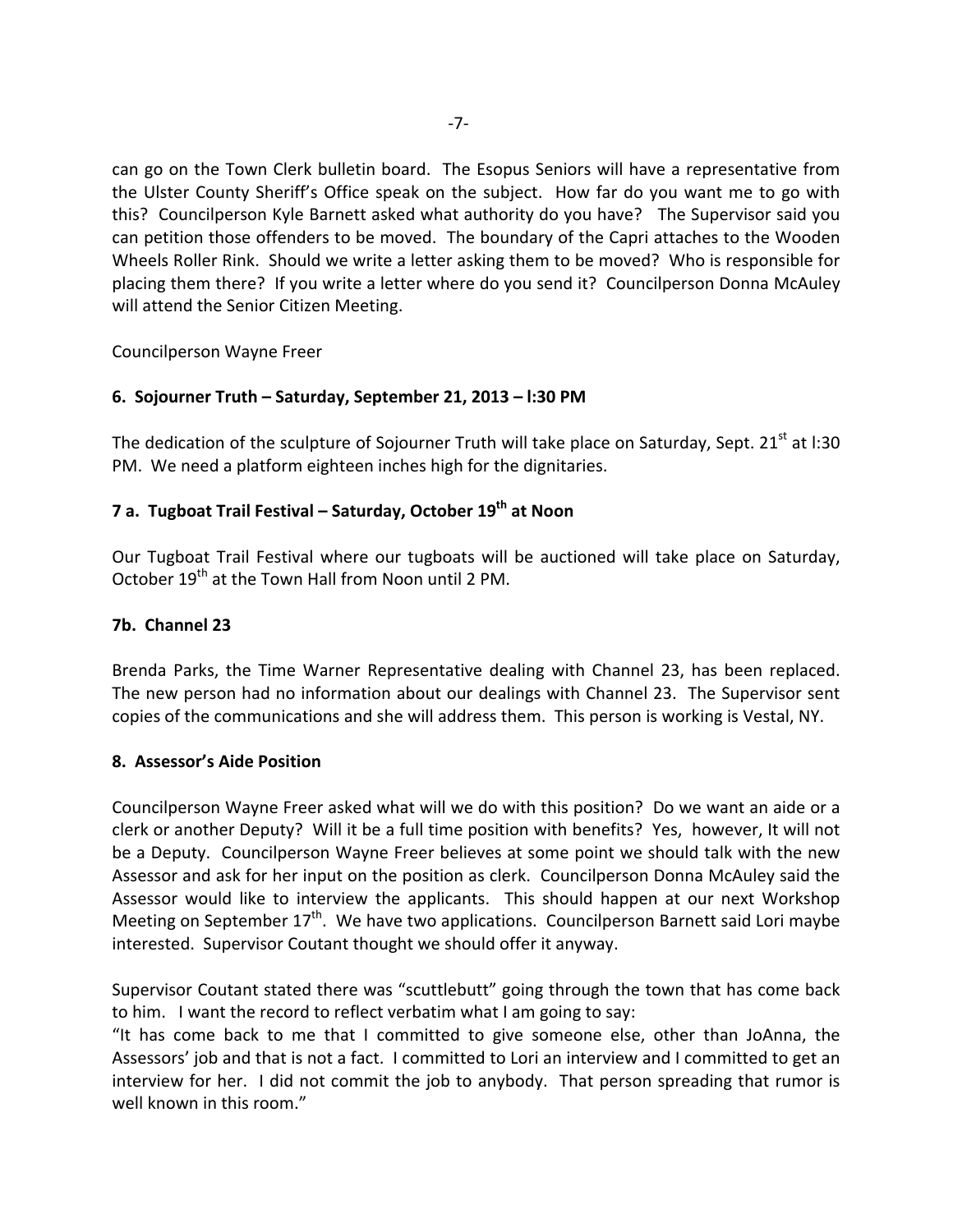"That is right! It is me and it came from two sources, two very reliable sources Mr. Coutant, two very reliable sources. Personally I was just going to let it lay but let me tell you one person, Lori said it directly to someone. She told someone that and the other source was definitely of a very reliable source. Lori also went to Mary Bono and she told Mary she would be the next Assessor and she would have to find someone else. I have no problem with saying yes," said Councilperson Gloria VanVliet.

Supervisor Coutant said, "I do not know what Lori told anyone else. I have a problem Gloria because I did not do that, I did not commit to that at all and I do not like what is being said behind my back. I did not do that and you can tell Larry that too!".

"I do not have a problem with saying yes. I was told that by told that by two different people. Larry will speak to you, he has not had the opportunity" said Councilperson VanVliet.

Supervisor Coutant said, "I hope he does, I saw him twice and he didn't say anything."

Councilperson VanVliet said, "because that was in public and he is not going to speak to you in public. Make sure you get all that down Town Clerk, make sure you put it all in there and I am sure that is what you wanted." The Town Clerk said, "What I wanted?" "What he wanted and now it is there" said Councilperson VanVliet.

#### **9. White Cane Awareness Day**

A request has been received from Jaime Bunt with regard to National White Cane Awareness Day. Space is needed that would be accessible to sight impaired people in Ulster County. The Community Room will be available on October  $15<sup>th</sup>$  at no charge.

#### **10. Certified Marina**

Councilperson Kyle Barnett met with Highway Supt. Mike Cafaldo and Sharon Jones to look at the tree which is in our right of way in Connelly. The tree is in danger of going down. Half of the roots are exposed and it is just a matter of time before it comes down. The tree should be removed. Supervisor Coutant said it could be a danger to the person removing the tree. Councilperson Barnett stated that is why we need a tree person who is bonded and has insurance. The tree will be removed but there are other issues we are facing as a Town Board. There is the frame of an old car that Ms. Jones wants removed. The car is not our problem. Councilperson Gloria VanVliet asked if the tree people know what they are dealing with? Yes.